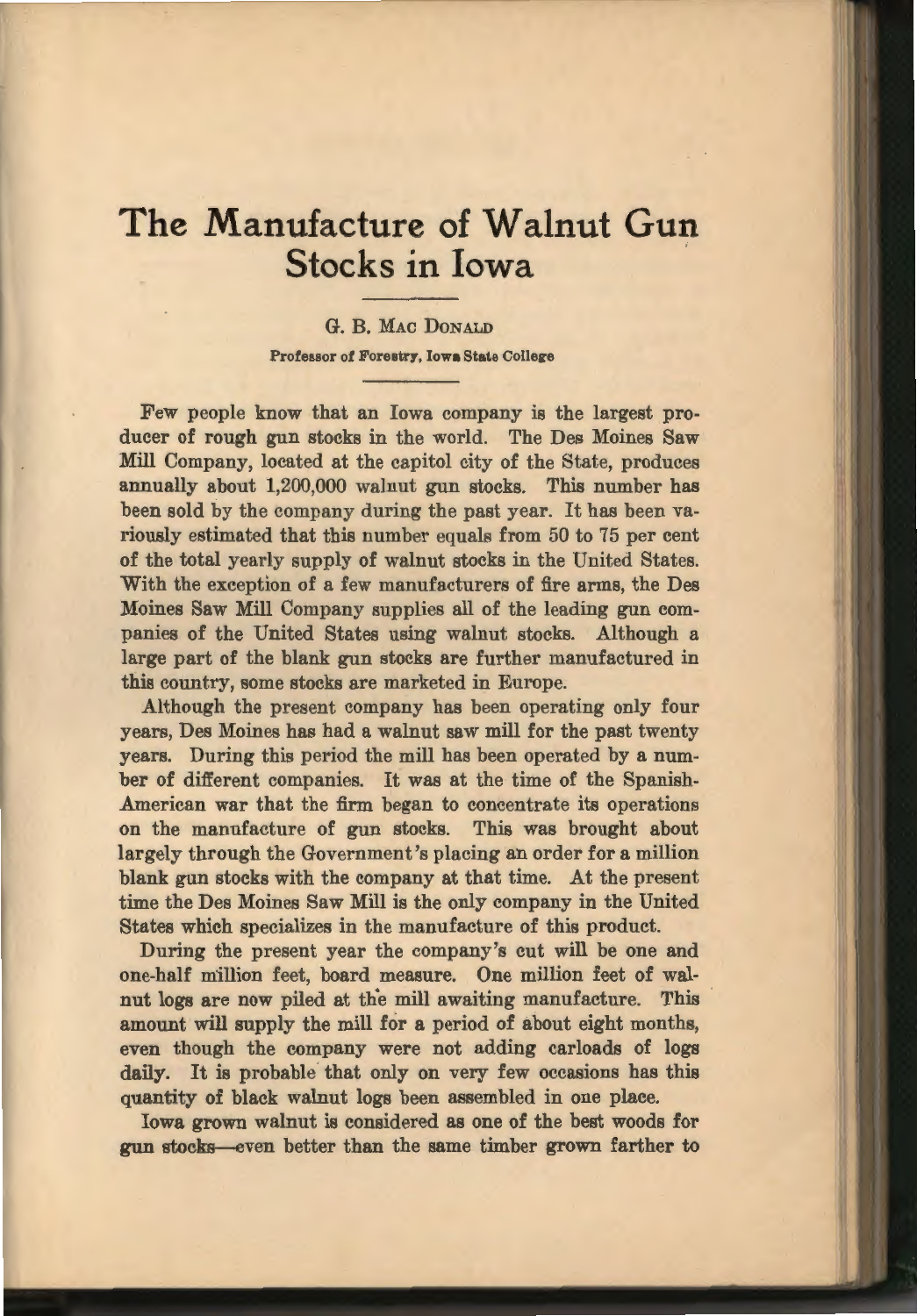#### 66 THE AMES FORESTER

the south. This may possibly be accounted for because of the relatively slower growth of the tree in this region. The manufacturer considers the Iowa walnut superior to the European species used for gun stocks, in most points, except toughnessin which the European walnut excels. The color of the Iowa wood is a rich chocolate brown which is intensified by proper finishing. It has been found that the black walnut will stand much rough usage, which adds to its value for gun stocks. Because of the false impression of the superiority of European walnut, European manufactuers have imported walnut logs from the United States, re-named them, and sold the product as the European wood.

As indicated on the accompanying map, the greater part of the company's supply· of logs is obtained from southern Iowa, northern Missouri, southeastern Nebraska, eastern Kansas, and small amounts from east of the Mississippi River. In a number of instances the logs are bought through jobbers who receive a percentage commission. Frequently, however, the company purchases directly from the owner of the timber. In this case a man is sent to inspect the logs, which must be piled on a suitable siding on the railroad. The purchases are made generally from farmers who are clearing land. The logs must measure twelve inches or over in diameter at the small end, but may be of any length. The logs need not be clear. The trees as a rule have a relatively short clear-length and, as a result, the proportion of knotty logs is somewhat high.

The company does not specify a price for logs until they are seen because of the great variation in size and quality. As a rule the prices range from \$25 to \$125 per thousand board feet. In exceptional cases this price might be below this or in the case of very high class logs a price exceeding \$125 per thousand feet is occasionally paid.

Although a large part of the walnut timber in the central region has been cut, there are considerable amounts to be found on the moist lands adjoining the streams and more especially in northern Missouri. The company estimates that they will have no shortage on walnut timber for many years unless the walnut wood is used more extensively for other purposes than at present.

No attempt is made by the company to purchase logs outside of the area shown on the map. This is due to the increased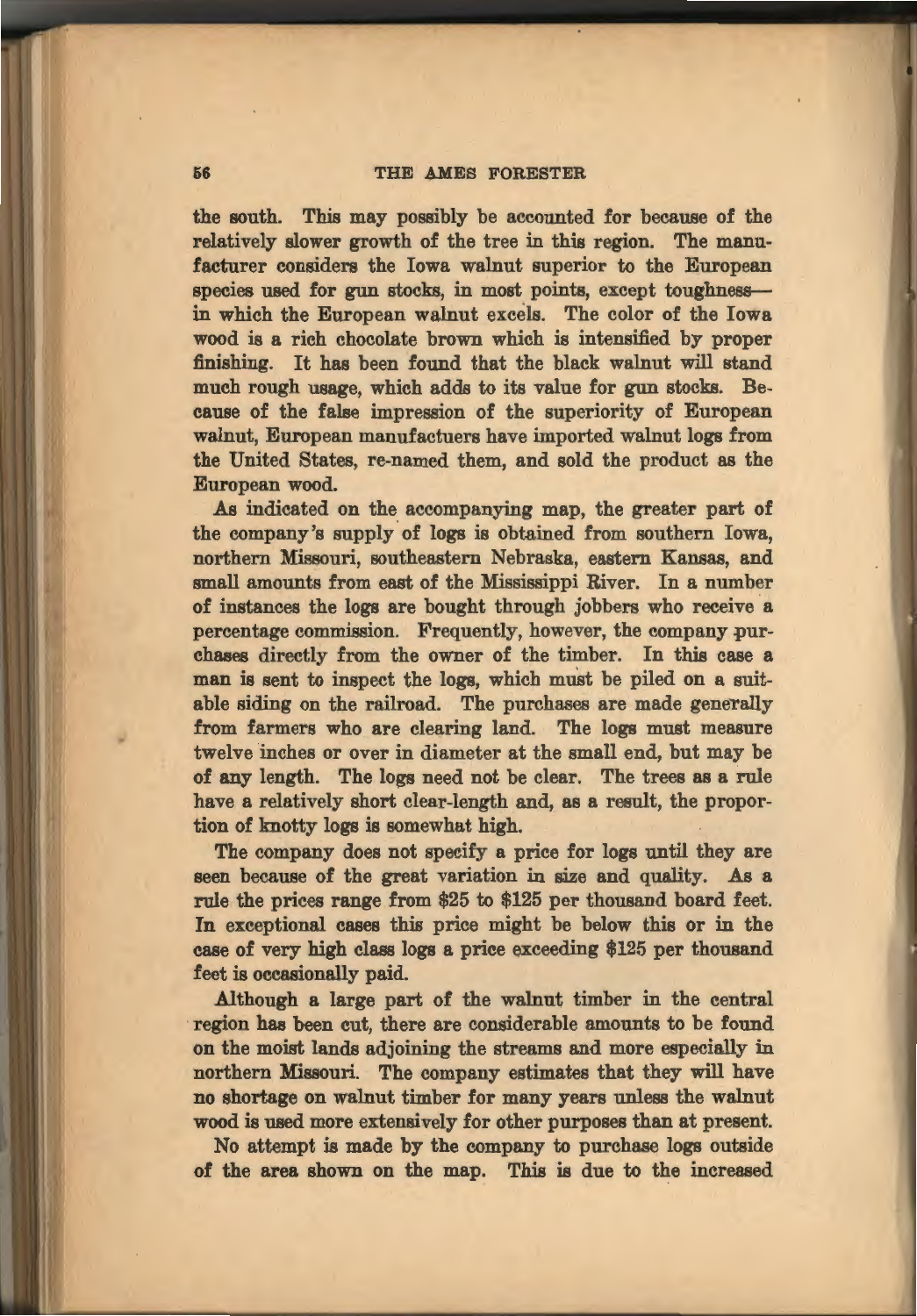

Shaded area shows region from which most of the walnut logs are obtained for the Des Moines Saw Mill Company.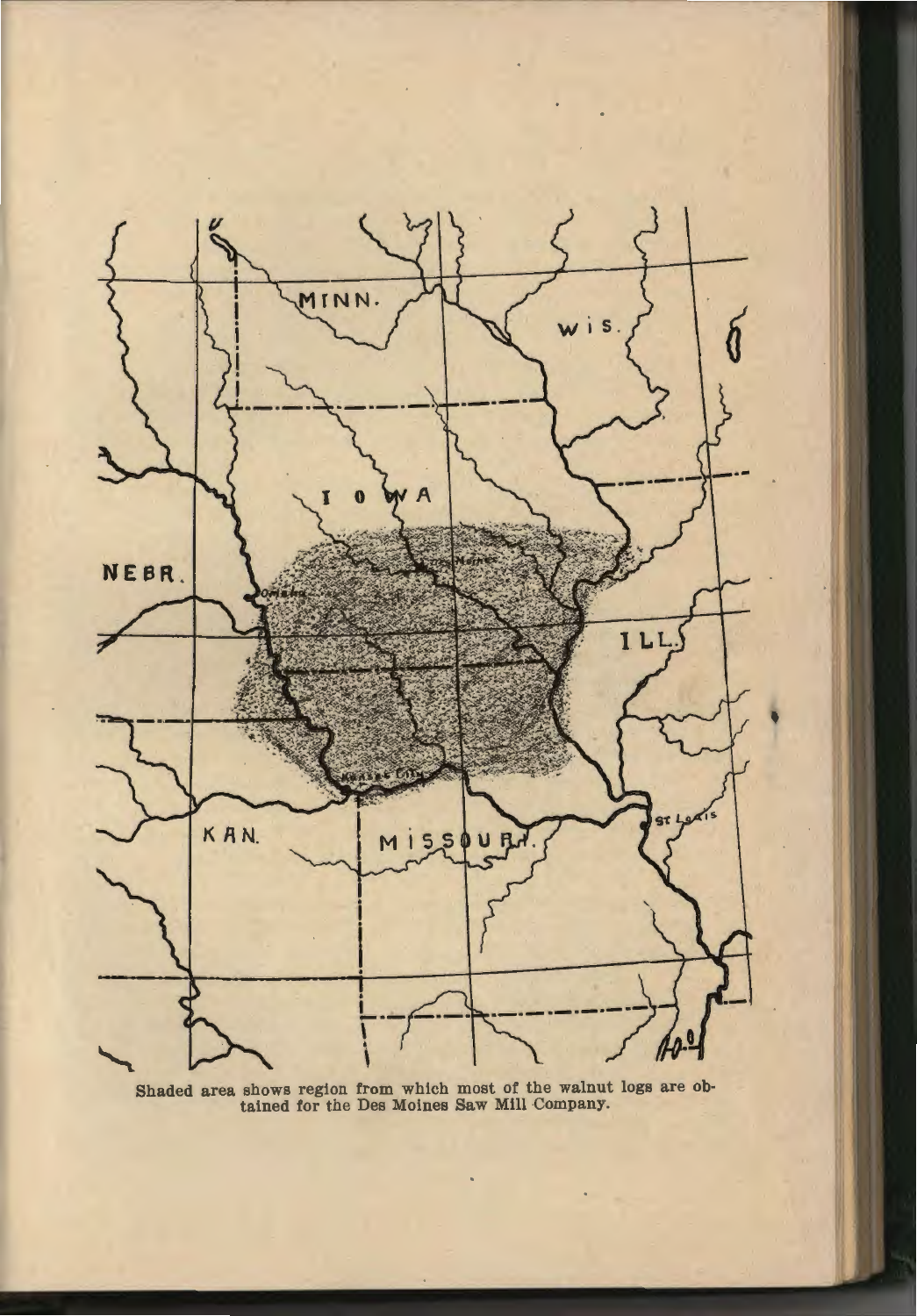## THE MANUFACTURE OF WALNUT GUNSTOCKS IN IOWA 57

freight charges to Des Moines. The rate from Kansas City to Des Moines is 11 cents per hundred pounds. The rate for average points in northern Missouri is  $9\frac{1}{2}$  cents. For interstate shipments, the rate on the walnut logs is the same as the through lumber rates. For intra-state shipments the rate is the same as for soft coal. A large number of the purchases of logs are in the territory of the C. B. & Q. Railroad.

Altogether the freight rates on logs are quite satisfactory, except for some dissatisfaction found in the rates on the manufactured product which is shipped to the east. It is understood that the railroads have promised an early adjustment of this difficulty.

Practically all of the logs are shipped in open coal carswhich facilitates unloading at the mill. A steel derrick, with a bearing pole 100 feet in height, operated by steam and cable, is used for unloading. The logs are piled to a height of 60 or 70 feet.

Because of the greater ease in working freshly cut timber the logs are sawed as soon as they reach the mill, unless the receipts are in excess of the cut, which is the case at present.

Before sawing most of the logs are barked by axe, in order to protect the saw from grit. This is done on the rollway. The ordinary double circular saw is used, cutting from above as well as below when large logs are encountered. Before being gummed, the saws measure 54 inches and cut a kerf of about 3-16 of an inch. Since practically all of the boards are thick the loss in kerf is not excessive. The saw carriage is cable driven and the power for the saw and carriage is supplied by a 50-horse power motor.

The standard gun stocks are manufactured from blanks two inches in thickness. Foreign governments, with the exception of Japan, call for stock  $2\frac{1}{4}$  inches thick and the United States Government uses stock 2<sup>3</sup>% to 2<sup>1</sup>% inches in thickness.

Cants are sawed, in thickness depending upon the orders being filled, which are carried forward on rolls and loaded on trucks operated on rails. The truck loads of cants are taken to the second floor by hydraulic elevator where the trucks are rolled to the pattern marker's benches. The markers outline in pencil around the thin wooden patterns. The marking must be done so as to obtain the proper run of grain in the stock and at the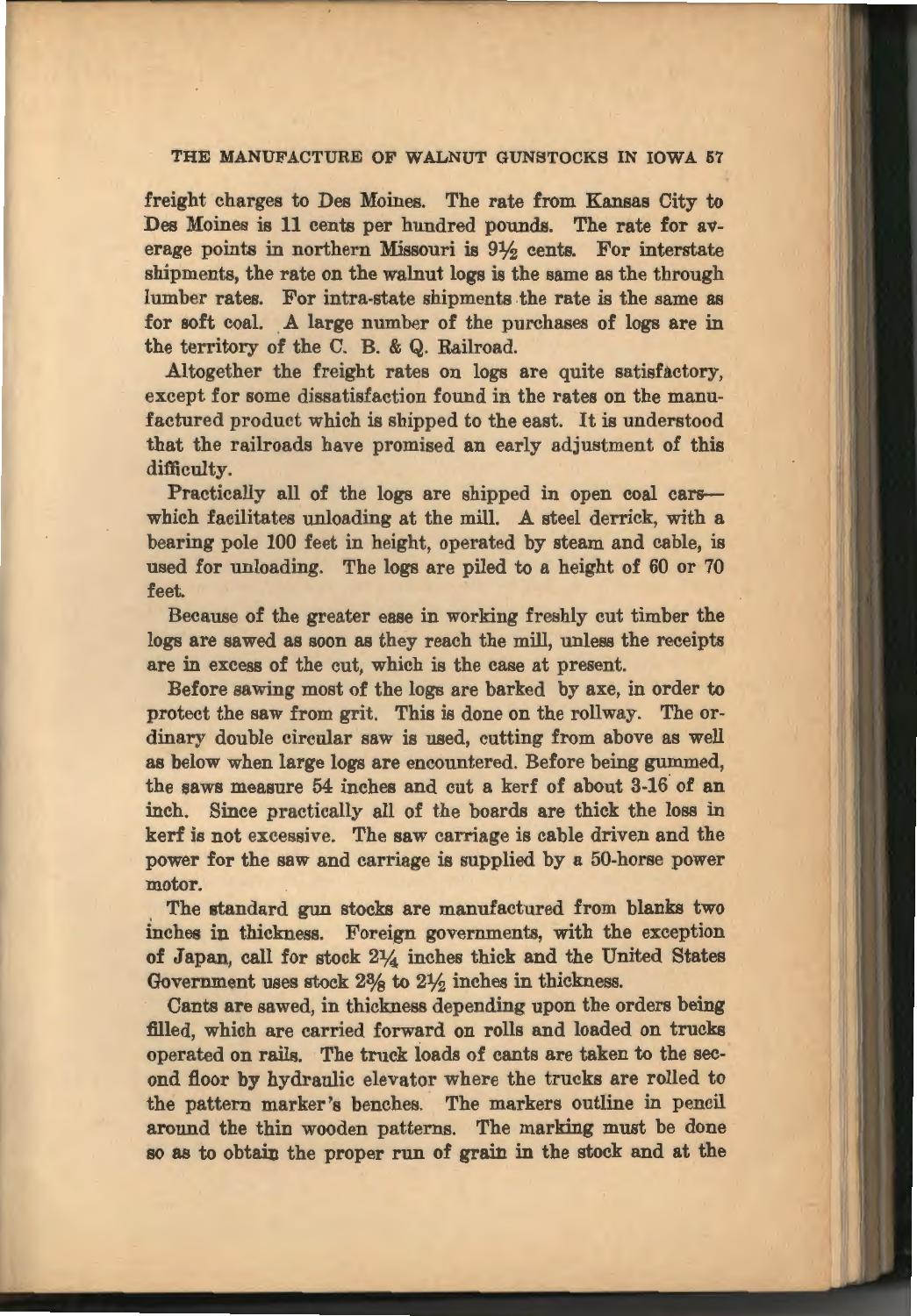#### 58 THE AMES FORESTER

same time the cuts must be made so as to utilize the material as fully as possible. The pattern markers mean the making or loosing of a considerable amount of money. It is generally possible to use a number of patterns of different shapes at the same time. This makes possible a closer utilization of material. At the present time the company is manufacturing blank gun stocks from about twenty-five different patterns. Most of the stocks are of the short type but some must be long enough to allow for the forearm or grip which is found beneath the barrel in some types of guns. In all cases the patterns allow ample material for proper trimming and dressing down for the finished product.

The marked cants are next conveyed to the band saws where the blank stocks are sawed out. Two of the three band saws on the upper floor of the mill are generally used for sawing out the blanks. The third saw is used for sawing other material. Each band saw is operated by two men-a sawyer and helper-and each saw has a capacity of about 200 blank stocks per hour. A set of gravity live rolls transports the blank stock to a chute which delivers the pieces to the kiln. A system of switches in the chute diverts the blocks to the particular kiln which is being filled.

Four steam kilns are kept in operation, each wtih a capacity of about one-half a car. The blank stocks are piled carefully, on edge, in the kiln, from the floor to the ceiling, with no particular attention paid to leaving spaces between the pieces. Steam is admitted to the kiln from small holes bored in pipes which are laid in the floor. A temperature of about 175 to 200 degrees F. is maintained continuously for 96 hours. A circulation of the steam is made possible by two vents--one in each end of the roof of the kiln. The kiln process has two distinct advantages . . In the first place it reduces the freight charges by 20 per cent by reducing the weight. Another advantage is gained by the darkening of the sap streaks, in the cheaper grades of material, during the steaming process.

After the required time in the kiln the stocks are carried, or run on a gravity live roll, from the kiln. The unloading is accomplished from the opposite end of the kiln from which it was loaded. This lessens the distance for conveying the product.

The next step in the process consists in dipping both ends of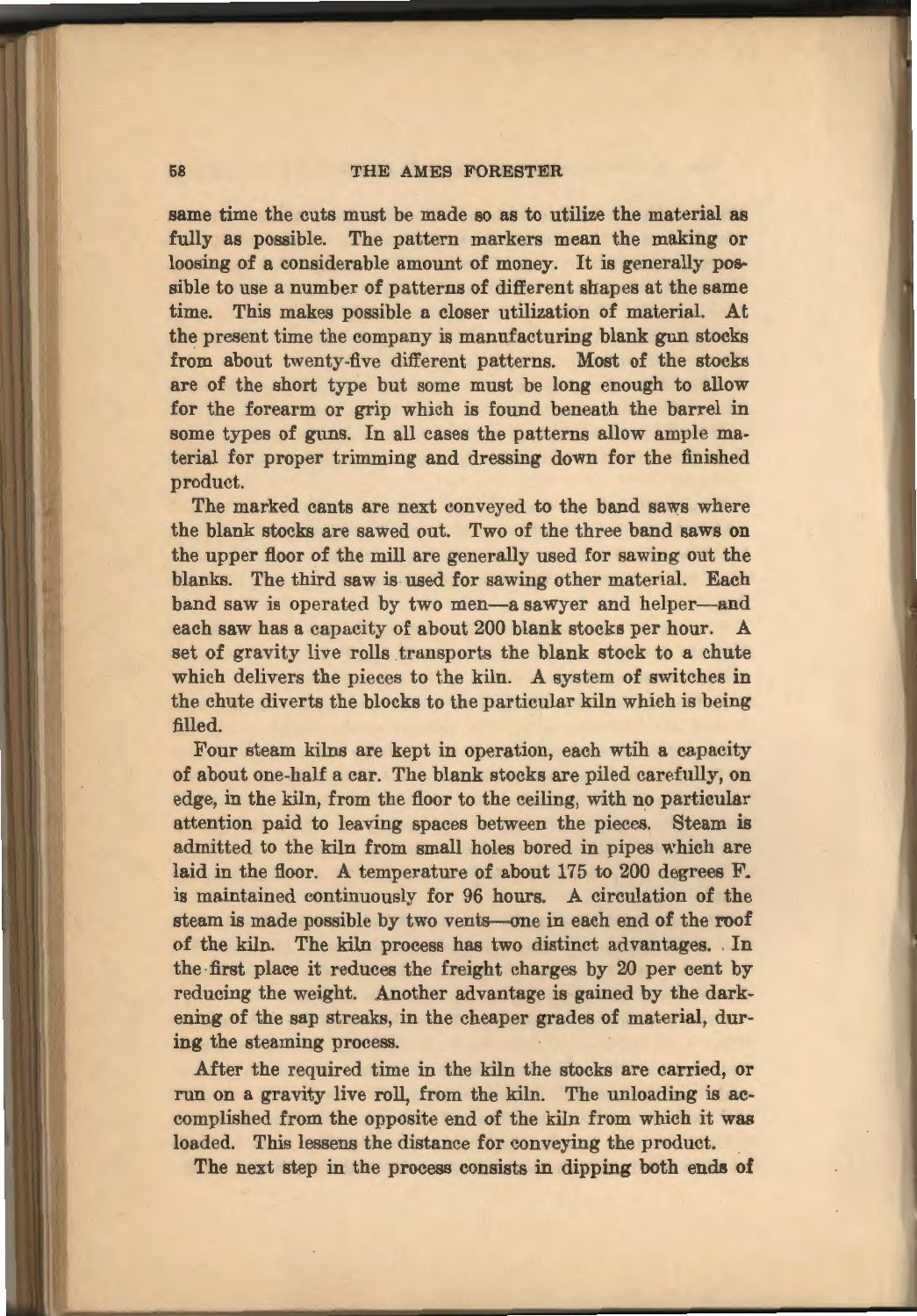## THE MANUFACTURE OF WALNUT GUNSTOCKS IN IOWA 59

the gun stocks in warmed parafine to the depth of about one-half an inch. A small vat about two feet long is used and each piece is dipped separately. This, of course, is for the purpose of preventing checking. The dipper man places the parafined blocks on brackets which are attached to an endless chain, operating in a vertical position. This chain conveyer carries the stocks to the distributing tower where the product is inspected, sorted and distributed by chutes to the various bins where the material air seasons for a varying length of time. A buffer or padded "back stop", hinged at the upper end, is placed at the lower end of each chute to prevent the stocks from becoming unnecessarily jammed when they fall into the bins. The walls of the bins are constructed corn crib fashion in order to permit a good circulation of air. Shipments are generally made in car lots.

With certain brands a distinction is made between the ordinary stocks and selects or highly figured pieces. The wavy or curly grained sticks are use in high class firearms. Although more expensive, this selected stock is more difficult to finish because of the chipping up of the wavy or curly grain under the tool.

Throughout the mill there is a very close utilization of material. The slabs are cut into cants as they come from the saw and worked into pieces varying in size from  $1\frac{1}{2}x1\frac{1}{2}x6$  inches to  $1\frac{1}{2}x1\frac{1}{2}x21$  inches. The former or smaller pieces are eventually made into the forearms or slide arms for repeating rifles, and the latter into billiard cue handles. Several intermediate sizes of material are also cut from the slabs. For this work a band saw and small circular cut-off saw, located on the ground floor of the mill, are used, two men working at the former and one at the latter machine. The edgings, unusable slabs, ends and defective pieces are loaded directly into coal cars and sold to two of the local railroad companies. There is a good demand for this waste material from the railroads. It is used for starting fires in the locomotives. The sawdust finds a ready market as a packing for ice. Because of the greater durability of walnut sawdust, it is considered superior to some of the other species for this purpose.

The mill also cuts some walnut pieces to be used for steering wheels of automobiles. These sticks measure  $1\frac{3}{4}x1\frac{3}{4}x60$  or  $65\frac{1}{2}$ inches. Only the very best grade of material can be used for this purpose. The wood must be very straight grained and almost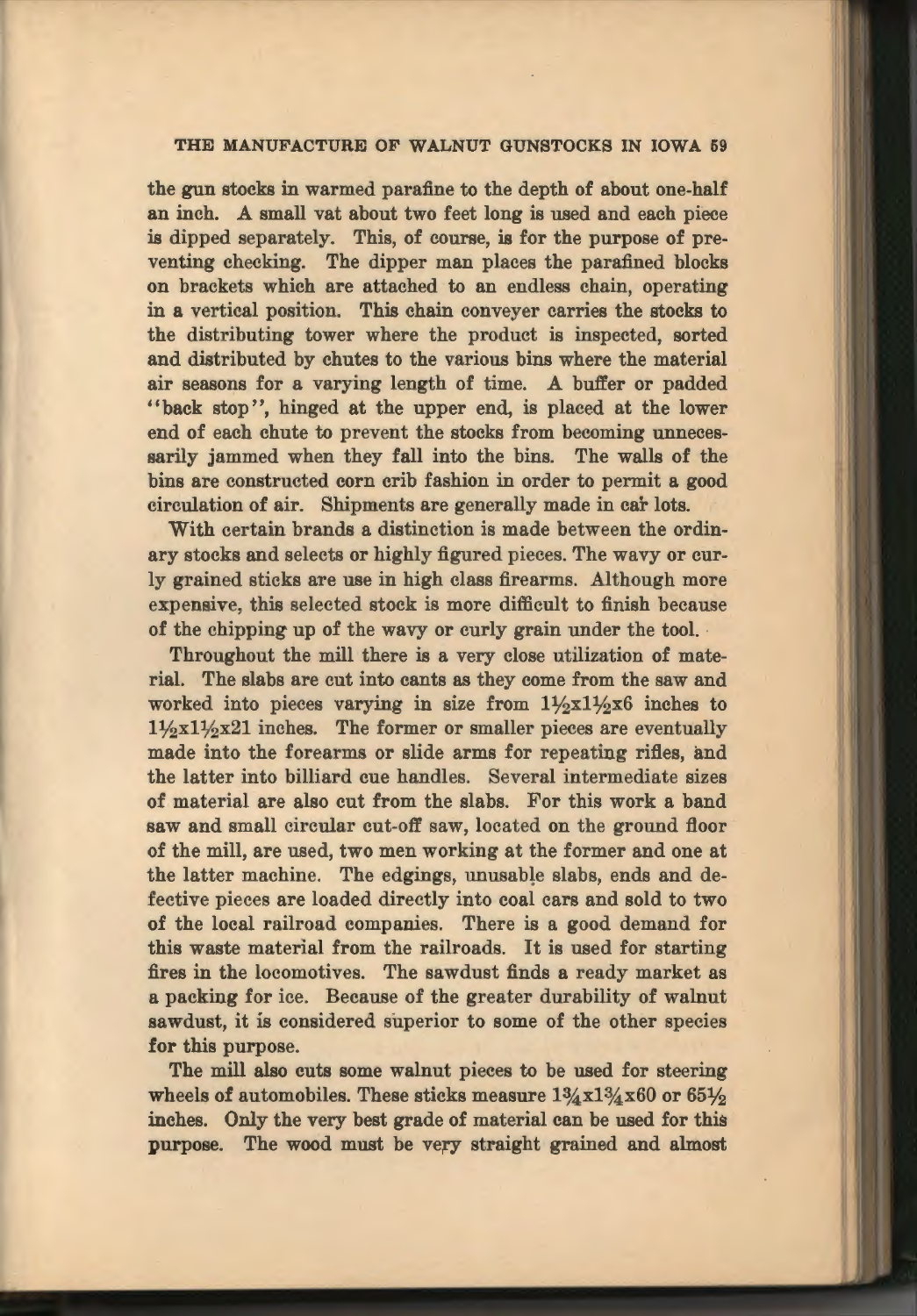### 60 THE AMES FORESTER

absolutely free from defects in order to make possible the bending of the sticks into a circular shape.

Only a very small amount of the walnut is sawed into lumber, and this is only to accommodate small purchasers. Occasionally some of the walnut timber is shipped in log form to Europe, principally to Hamburg, Rotterdam, and Amsterdam. This is generally high class material which is nicely figured.

Although the company deals almost exclusively in walnut, it cuts annually on an average of about 125 thousand feet of other hardwood species. Oak logs are purchased for from \$15 to \$23 per thousand feet net to the seller, and cottonwood nets the original owner of the logs \$12 to \$15. Other species which are cut to some extent are elm, ash, hackberry, basswood, soft maple and hickory. All of these except basswood, soft maple and cottonwood are cut into special dimension material for use in the city. The basswood, soft maple and cottonwood are mostly cut into 1 inch material and used for cabinet backs, shelving, etc. The average selling price for the lumber, other than walnut, is \$40 per thousand board feet.

The mill operates 300 days in the year and 9 hours per day. Although the maximum capacity of the mill is small-about 10,000 feet board measure per day-the utilization is close and the products require handling a number of times, consequently a comparatively large mill crew is required. Thirty-five men make up a full crew and they are apportioned as follows:

Two Superintendents.

Three men with the unloading derrick.

Six men at the circular saw.

Eight men at the small band saws.

Two men at circular cut-off saws.

Five pattern markers.

Four kiln men.

Two saw filers.

Three roustabouts.

The wages paid run from \$1.50 per day up. About 25 per cent of the labor is negro.

Each saw and machine is operated by a separate motor which adds materially to the efficiency of the plant. The electric power is purchased from the city.

Under ordinary conditions, about 90 days elapse between the .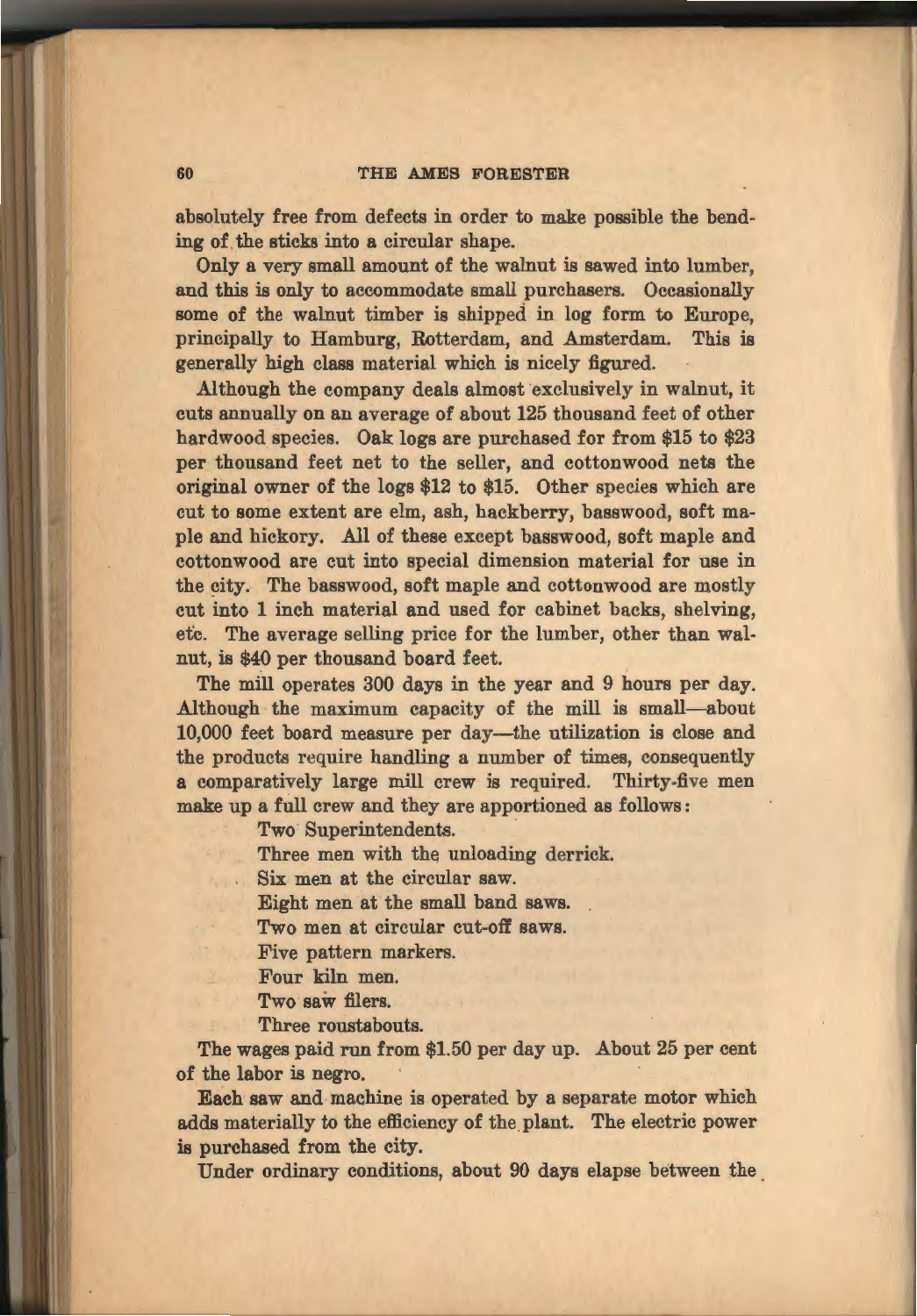

A walnut log after barking, ready to be rolled onto the saw carriage.



A pile of 1,000,000 feet of black walnut Jogs in the yards of the Des Moines Saw Mill Company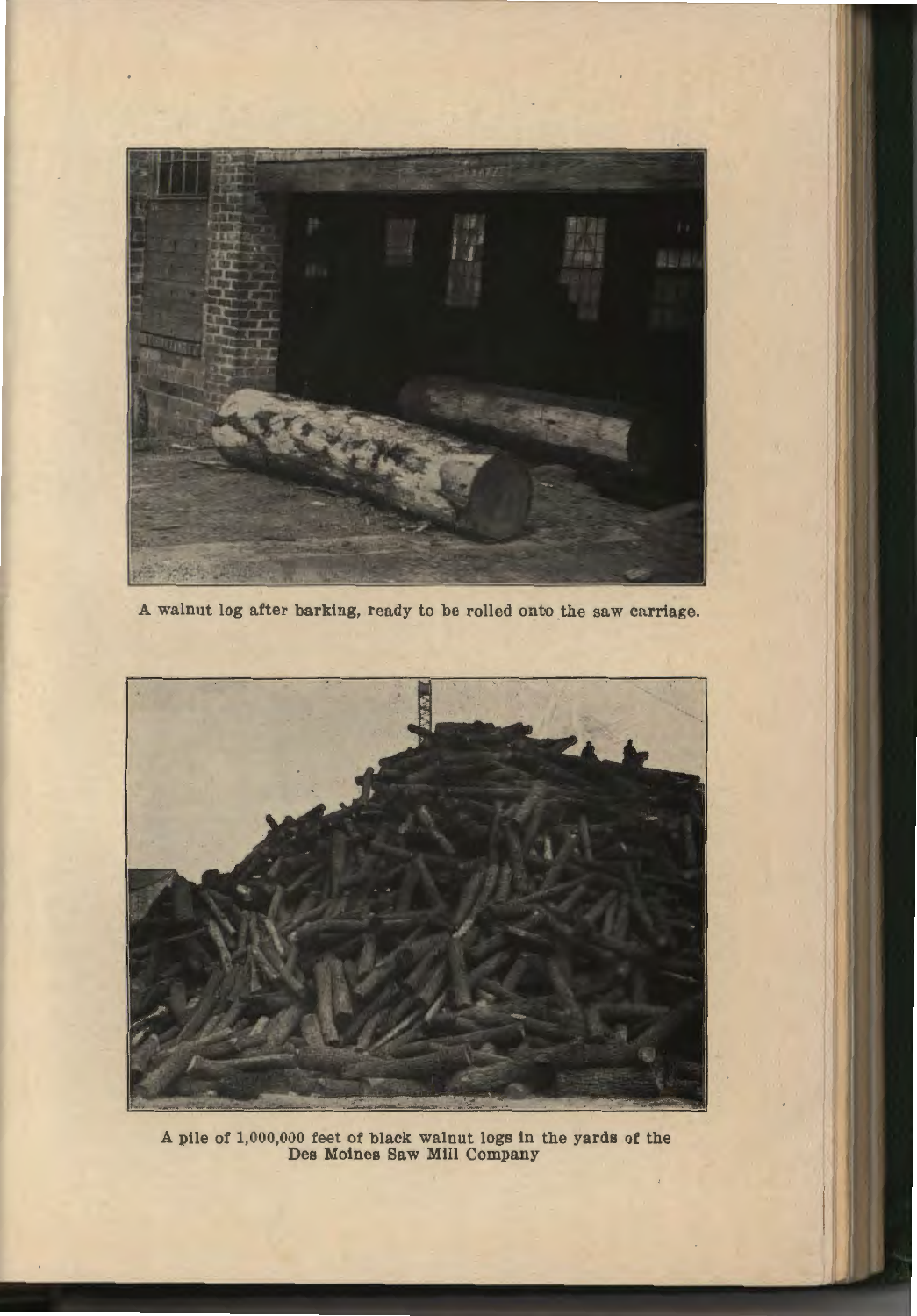

Unloading derrick at the plant of the Des Moines Saw Mill Company.



The sorting tower where stocks are inspected and distributed by chutes to the storage bins.